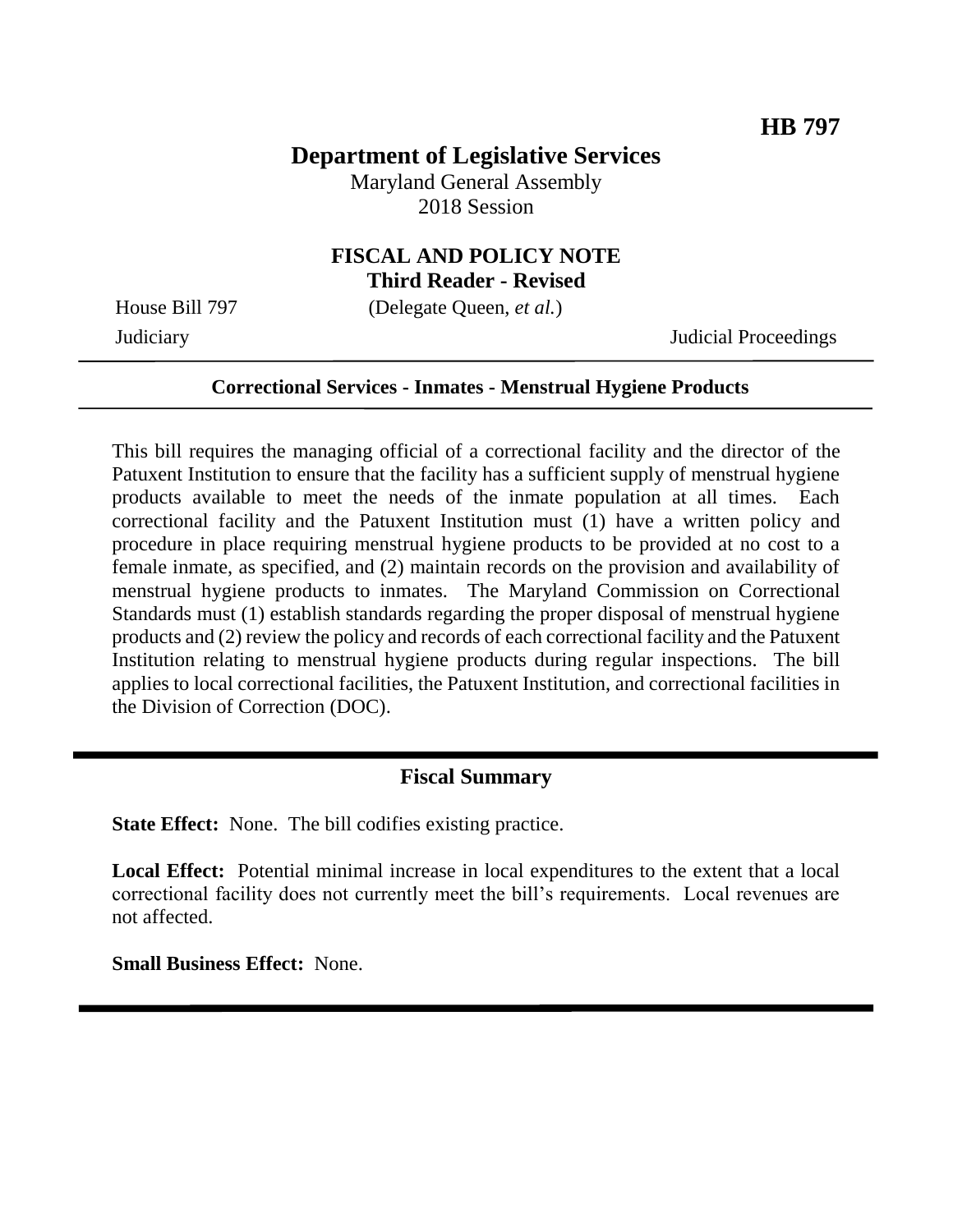## **Analysis**

**Current Law/Background:** Under Maryland regulations, the managing official of a correctional facility must have a written policy and procedure to require that articles necessary to maintain proper personal hygiene are available and provided to an inmate upon admission and routinely after that, and to an indigent inmate, including feminine hygiene articles.

The Patuxent Institution has the capacity to house approximately 1,115 offenders (including 109 female offenders) and provides menstrual hygiene products. The Governor's proposed fiscal 2019 budget includes approximately \$58,000 for hygienic supplies for both male and female offenders housed in the institution.

The Maryland Correctional Institution-Women (MCIW) within DOC and the Baltimore City Booking and Intake Center (BCBIC) also house female offenders and provide menstrual hygiene products. The Governor's proposed fiscal 2019 budget includes approximately \$81,000 for hygienic supplies to MCIW and BCBIC.

Every female inmate within the Patuxent Institution and DOC is given 48 sanitary napkins each month. At intake, each new female admission is given a dozen sanitary napkins in the event of need before assignment to a housing unit. Additional sanitary napkins are available in the infirmary, mental health unit, and work sites within the facilities.

In August 2017, the Federal Bureau of Prisons issued a memo mandating that feminine hygiene products be available to all female inmates in federal institutions at no additional cost. The memo requires that prisons stock tampons (regular and super size), maxi pads with wings (regular and super size), and regular panty liners.

## **Additional Information**

**Prior Introductions:** None.

**Cross File:** SB 598 (Senator Lee, *et al.*) - Judicial Proceedings.

**Information Source(s):** Anne Arundel and Charles counties; cities of Frederick and Havre de Grace; Department of Public Safety and Correctional Services; Department of Legislative Services